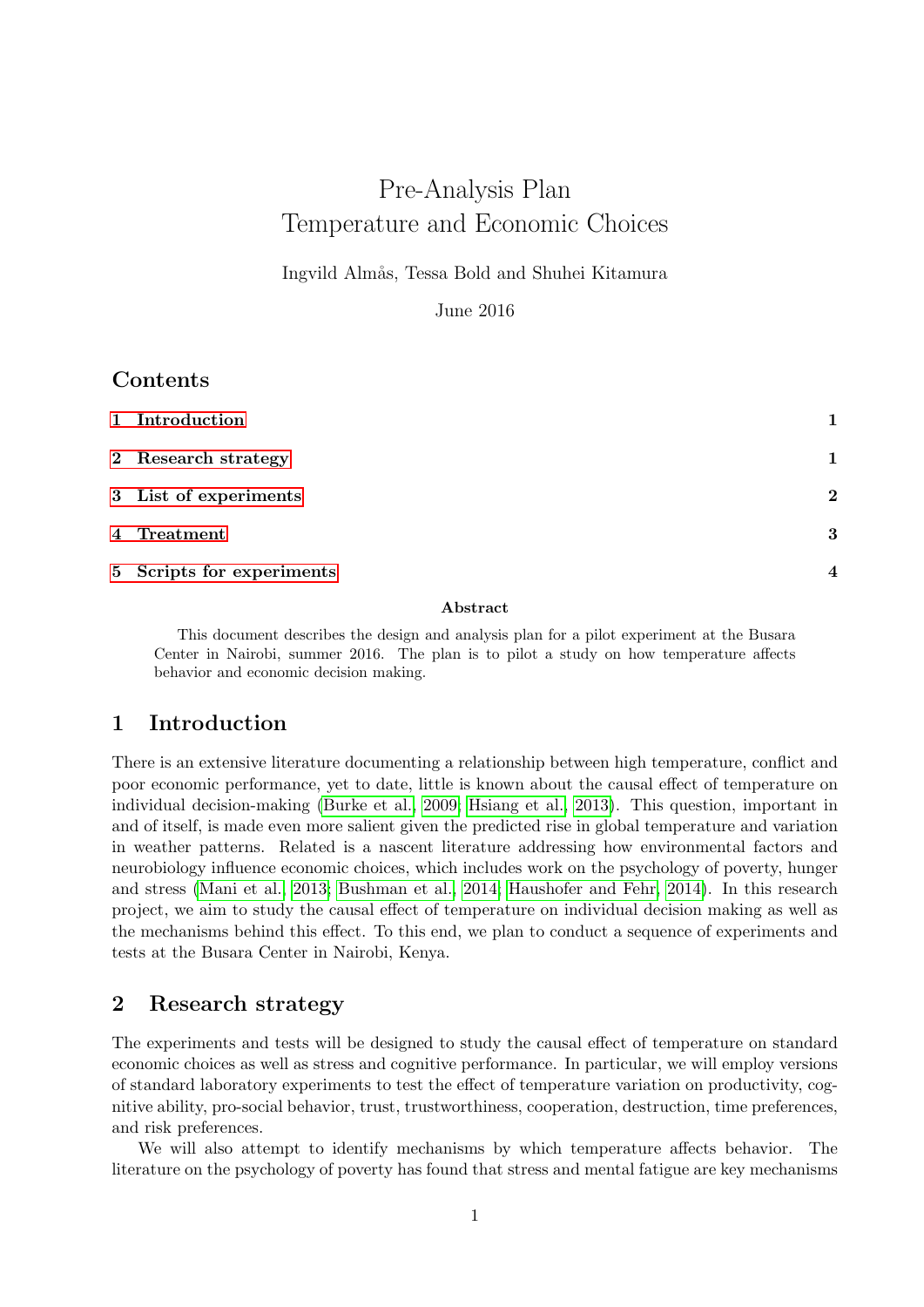for how poverty influences decision making [\(Mani et al., 2013;](#page-7-2) [Haushofer and Fehr, 2014\)](#page-7-4). We hypothesize that similar mechanisms explain how temperature influences behavior and will therefore test whether temperature causes stress (measured by saliva samples). The set-up of the experiment will also allow us to make suggestive statements about whether temperature affects behavior via its effect on productivity and mental acuity.

The participants will be recruited through the Busara Center in Nairobi and all experiments will be conducted there. The pilot sample will consist of 60 participants.

# <span id="page-1-0"></span>3 List of experiments

Below we list and explain the experiments.

### 1. Production phase.

• The production phase serves two purposes. First, it enables us to measure the effect that temperature has on productivity. Second, it provides the necessary work effort to create real effort stakes in the dictator game.

### 2. Real effort dictator game.

• The purpose of this game is to study whether temperature affects pro-social behavior. We will use the production phase as a determinant of earnings in order to establish clear entitlements. We will distinguish between "high" (weakly above median) and "low" (below median) productivity. We will match participants with equal productivity (either high or low) and give them the information about what each of them have earned in the production phase, i.e., we give them a clear suggestion that the fair outcome is an equal split. Participants are matched in pairs and asked how much of the joint earnings they want to transfer to the other participant.

All participants will act as dictators and they will know that there is a fifty percent chance that their decision will be implemented.

### 3. Time preference game.

• This game will serve two purposes. First, it enables us to identify patience, and the effect of temperature on patience. Second, it enables us to identify time inconsistency. We will use the traditional protocol for eliciting so-called "beta-delta" preferences, namely a price list with different choices about the timing of payments. [1](#page-1-1)

### 4. Risk game.

• In order to look at risk behavior and the effect of temperature on this behavior, we include a risk game involving coin flips. The plan is to have six different coins with different amounts for heads and tails. Subjects can choose which coin they want to flip and then receive the money that's associated with either heads or tails.

### <span id="page-1-1"></span>5. Trust game.

<sup>&</sup>lt;sup>1</sup>Note that there have been recent important developments in the literature on time preferences their elicitation. This has lead many researchers to prefer games with convex budget sets allowing for non-linear consumption utility (see e.g., [Andreoni and Sprenger 2012\)](#page-7-5). However, in order to limit the time needed for this experiment, we will conduct the traditional price-list version of the game. As we also elicit risk preferences, we will be able to study the results from the time preferences game conditional on the observed risk preferences (see [Andersen et al. 2008\)](#page-6-0).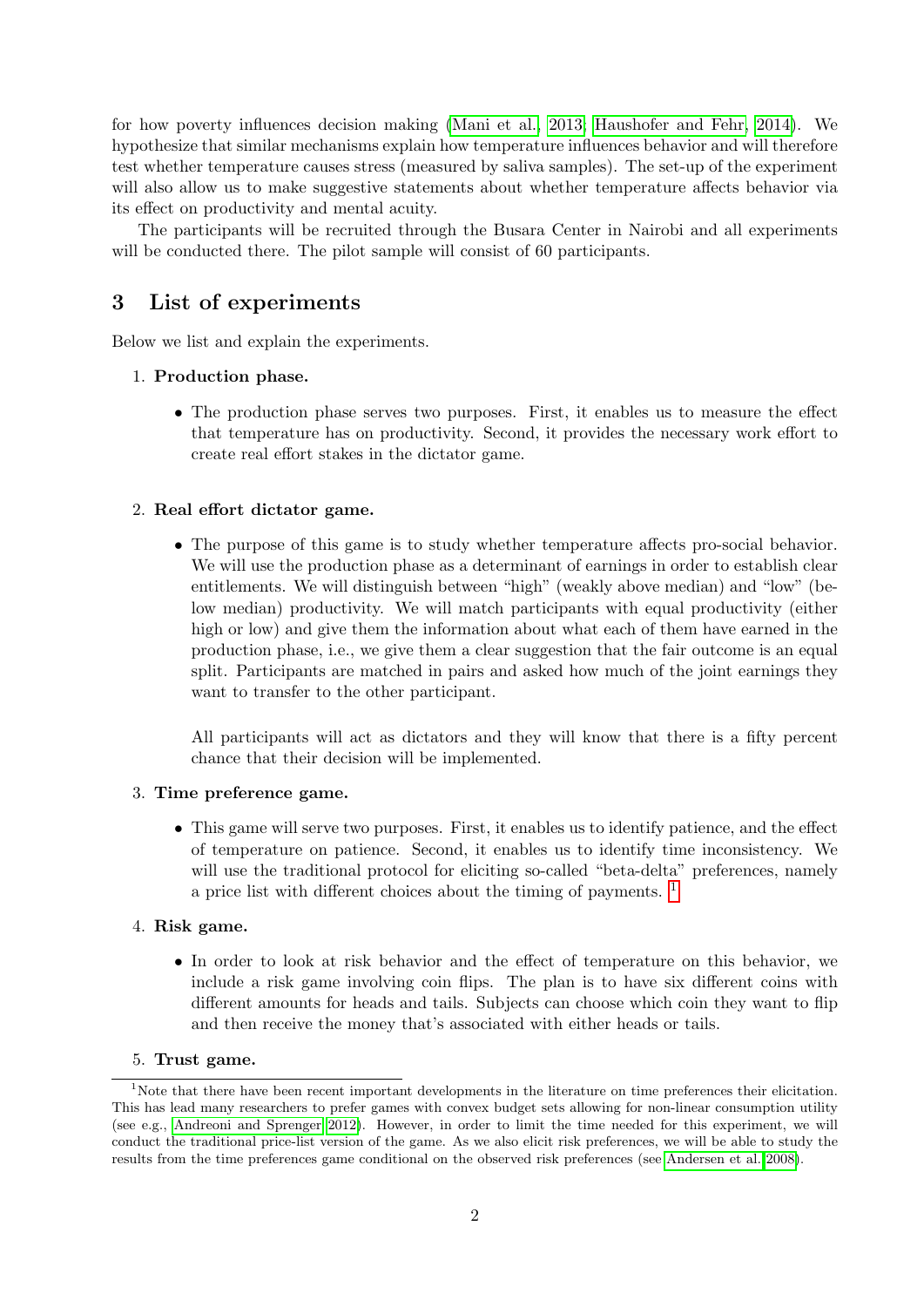• In order to study how temperature affects trust and trustworthiness, we will conduct a standard trust game. In the trust game, the participants are matched in pairs where one of them, participant A, is given a fixed amount of money, say  $X$  KSh and the other, participant B, is not given any money. Participant A can decide to keep the money, in which case player A will receive the actual payment of  $X$  KSh and player B will receive nothing. Participant A can also decide to send part or all of the money,  $Y \leq X$  to player B in which case player B will receive 3Y KSh. In this case player B is given the option to send money back to player A (any amount he or she likes). If participant A trusts that some money will be sent back, he or she will benefit from sending the money to participant B. If, on the other hand, the trust is lower, participant A may decide to keep the money. Hence, the amount sent from A measures the level of trust of the participants. The amount sent back from B, reveals the player's trustworthiness which is also an interesting measure to study in itself.

### 6. Public goods game.

• Again, we would like to elicit how pro-social behavior – in particular cooperation – may be affected by temperature. We will conduct a standard public goods games with 3 players.

### 7. Cognitive ability.

• The test of cognitive ability will enable us to identify the effect of temperature on mental acuity. We will use Raven's matrices to measure cognitive ability.

### 8. Joy of destruction.

• Here we would like to measure whether willingness to destruct increases with temperature (following [Abbink and Sadrieh 2009\)](#page-6-1). Participants will be informed that everyone has won different amounts of air time (vouchers in multiples of 1 dollar). They are then matched in pairs and told how much the other person has won. The computer then randomly draws a number of vouchers (less than the total of what the other person has). In addition, the participant can also decide to destroy the other player's cards. The lab assistant will destroy the total number of card's of the other player given by the computer's and first player's choice. The other participant does not know whether the cards were destroyed because of the computer draw or because of the other participant's decision (though some inference is possible). The idea here is that participants can partly hide their purposeful destruction behind random destruction. The game is conducted with real scratch cards, so that actual (physical) destruction takes place.

### 9. Contextualized dictator game: charity donation

• In this game we want to measure how a person's willingness to donate part of their earnings to charity varies with geographic location of the charity, which in turn is strongly correlated with linguistic and ethnic group of the likely beneficiaries.

Participants are randomly allocated to charities on a list and can donate in multiples of 50 up to a maximum of 250 KSh.

### <span id="page-2-0"></span>4 Treatment

Our treatment is temperature. In the pilot we will implement three treatments: 18, 24, and 30 degrees Celsius.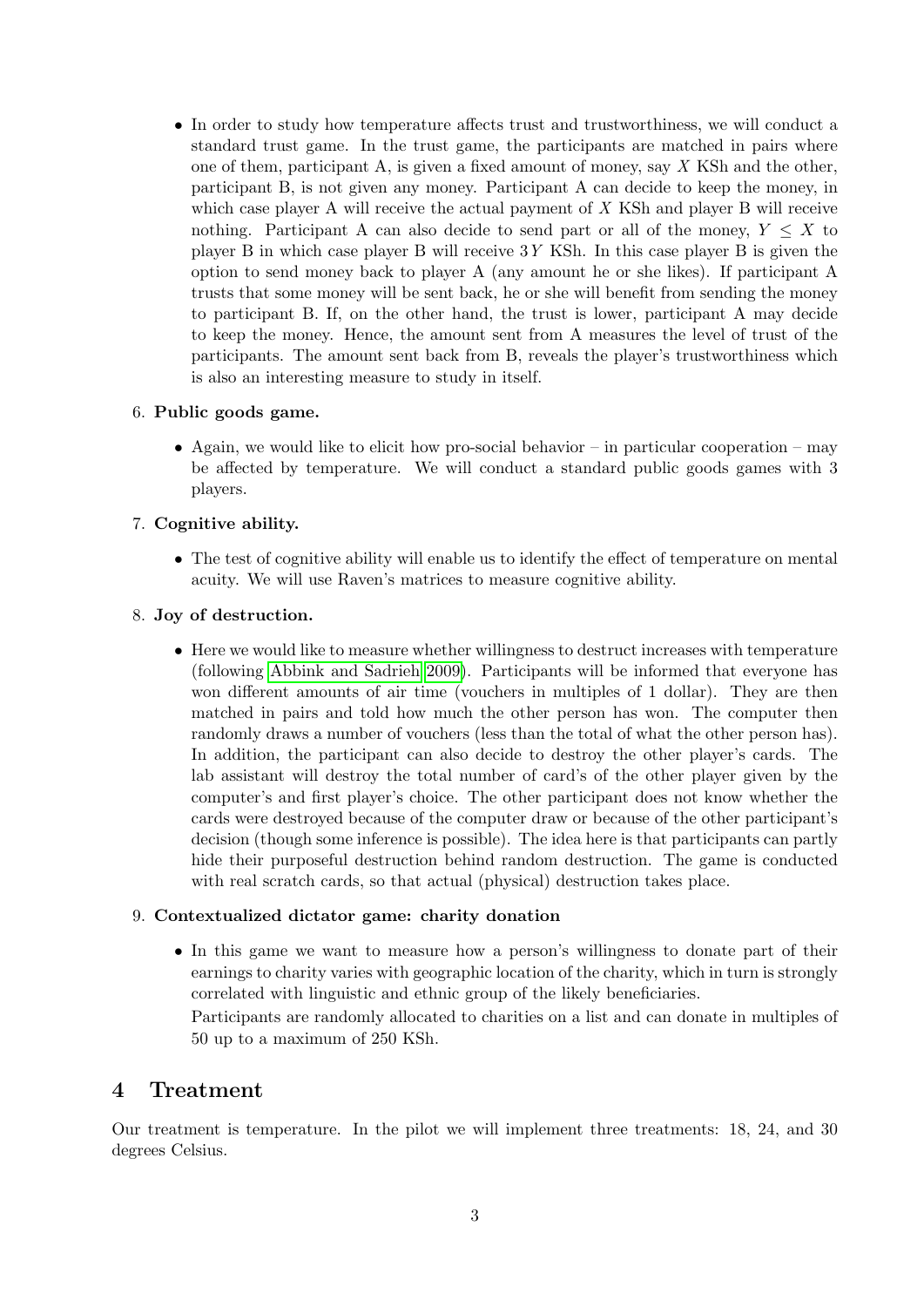# <span id="page-3-0"></span>5 Scripts for experiments

### Production phase

• "In this part of the experiment, you will earn money from conducting a task. The final payment will depend on your performance and also decisions made by you and another participant after the task. We will now describe the task to you. You will be asked to move a slider to match the goal number given to you. Try to correctly match the number to the goal as many times as you can within the time allotted. If you have any questions, please raise your hand and an assistant will come to you. If you do not have any questions, please press the OK-Button. We will now have practice rounds. When you are ready, press the OK-Button. We will now start the task. When you are ready, press the OK-Button."

### Dictator decisions

- "You and another participant are now paired. You have both worked on the slider task and earned [2](#page-3-1)5  $(75)^2$  Together you have earned 50 (150). You are now going to determine how much of the 50 you suggest for yourself and how much you suggest for the other participant. You are free to choose any amount in whole shillings between 0 and 50. Examples:
	- 1. If you assign 50 KSh (150 KSh) to yourself, the other participant gets 0 KSh (0 KSh).
	- 2. If you assign 25 KSh (75 KSh) to yourself, the other participant gets 25 KSh (75 KSh).
	- 3. If you assign 0 KSh (0 KSh) to yourself, the other participant gets 50 KSh (150 KSh).

The other participant in your pair, is also going to determine how to distribute the earnings between the two of you. The computer will randomly choose one of the decisions, either yours or your partners, which will be implemented. Payments are made based on this.

Press "OK" when you are ready to continue.

You are now the decision maker. You have 25 KSh (75 KSh) available to you. You can choose to send any amount between zero and 25 KSh (75 KSh), to the receiver.

### Time preferences

...

• "On the following screens you will find a series of questions. In each question, you are asked to choose between Option A and Option B.

If you choose Option A, you will get a smaller amount but sooner. If you choose Option B, you will get a larger amount but later. Please choose the option you prefer. There are no right or wrong answers.

After you make all your choices, the computer will randomly pick one of the questions and your payment will be determined by the option you chose in that question.

Remember that the computer will pick only one question and any question could be picked. Therefore, it is in your interest to answer each question as if it is the only question you are answering.

If everything is clear, please click on the OK button.

For each question below, please choose either Option A OR Option B [randomize order]

<span id="page-3-1"></span><sup>&</sup>lt;sup>2</sup>If performance below the median, earnings are 25, if performance equal to or above, earnings are 75. We match in pairs so that earnings are always the same in each pair. If uneven number, we give the one below the median 75.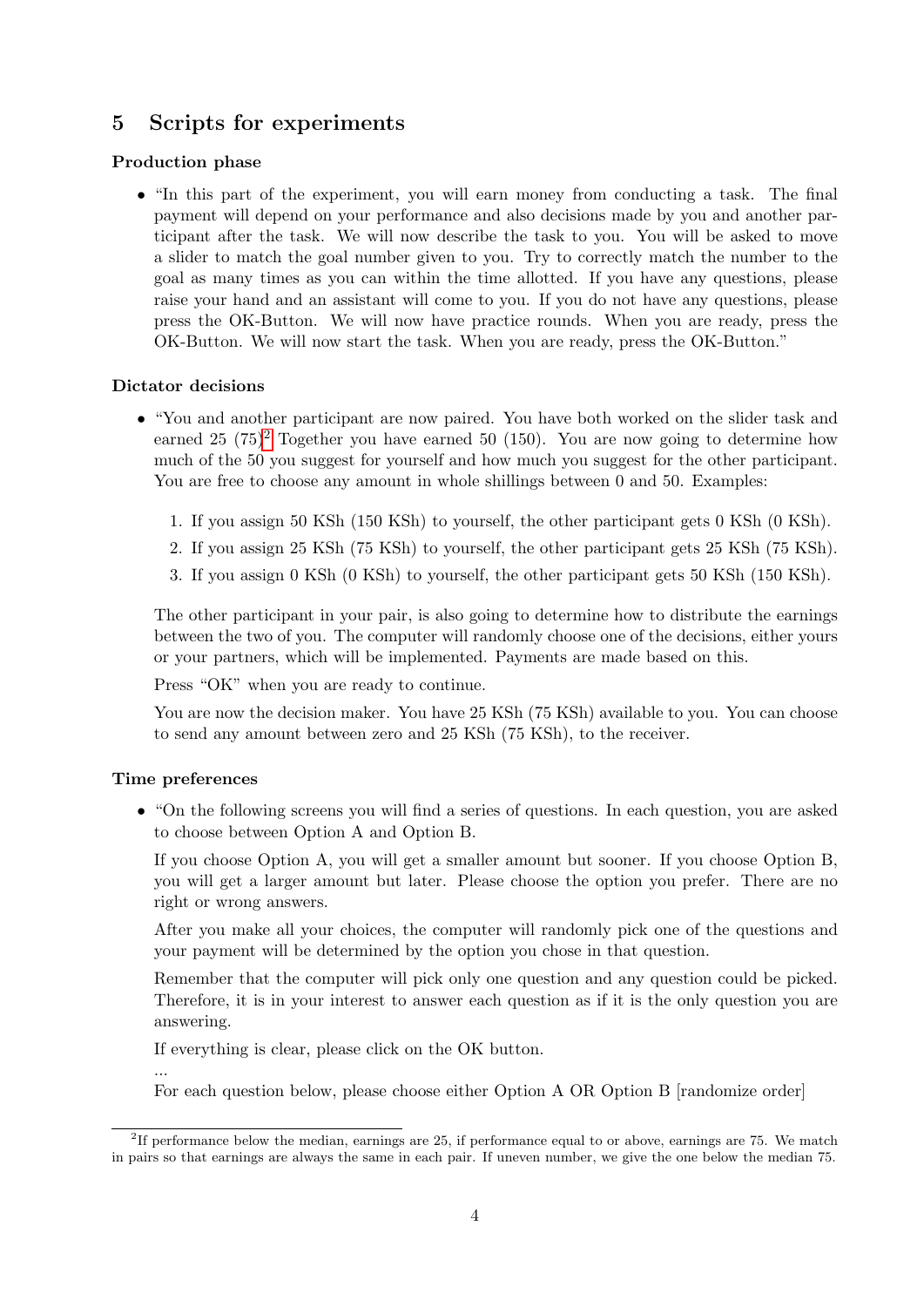- Today  $(A)$  versus three months  $(B)$ :
	- ∗ A: 100 today, B: 100 in three months
	- ∗ A: 100 today, B: 120 in three months
	- ∗ A: 100 today, B: 140 in three months
	- ∗ A: 100 today, B: 160 in three months
	- ∗ A: 100 today, B: 180 in three months
	- ∗ A: 100 today, B: 200 in three months
- Three months  $(A)$  versus six months  $(B)$ :
	- ∗ A: 100 in three months, B: 100 in six months
	- ∗ A: 100 in three months, B: 120 in six months
	- ∗ A: 100 in three months, B: 140 in six months
	- ∗ A: 100 in three months, B: 160 in six months
	- ∗ A: 100 in three months, B: 180 in six months
	- ∗ A: 100 in three months, B: 200 in six months

#### Risk preferences

• "In this task, you will be asked a set of questions, which ask you about different amounts of money you can receive with a game of coin toss. You have the choice between six coin tosses and you will need to choose the one you would like to play. Each toss is the same except for differing amounts of money you can win depending on the result of the coin toss. After you choose, we will actually play the toss you chose and pay you depending on the result. Remember, there is no correct answer; what we are interested in is your personal preference."

Coin 1: KSh 80 if heads and KSh 80 if tails Coin 2: KSh 70 if heads and KSh 110 if tails Coin 3: KSh 60 if heads and KSh 140 if tails Coin 4: KSh 50 if heads and KSh 170 if tails Coin 5: KSh 40 if heads and KSh 200 if tails Coin 6: KSh 30 if heads and KSh 210 if tails

[Coin toss]

### Trust Game

• First round: In this part of the experiment, you will be matched with another player. You are given KSh 50, whereas the other player is not given anything. You, Player 1, can choose to send any amount between 0 and KSh 50 to the other player, Player 2. Any KSh not sent, you will keep for sure. Any amount you send to Player 2 will be multiplied by 3. Player 2 can then choose to send any amount of KSh back to you. Any amount that is not sent back to you will be kept by Player 2.

How many KSh do you wish to send to Player 2?

We will now match you with another participant, and you will act as Player 2.

• Second round: You are Player 2. Player 1 has decided to send x computer put in number of his KSh 50 to you. This has been multiplied by 3, so you have [KSh3x] at your disposal. Any KSh not send, you will keep for sure. Please state the amount that you want to send back to Player 1, you can choose any amount between  $0$  and  $[3x]$ .

<sup>,,</sup>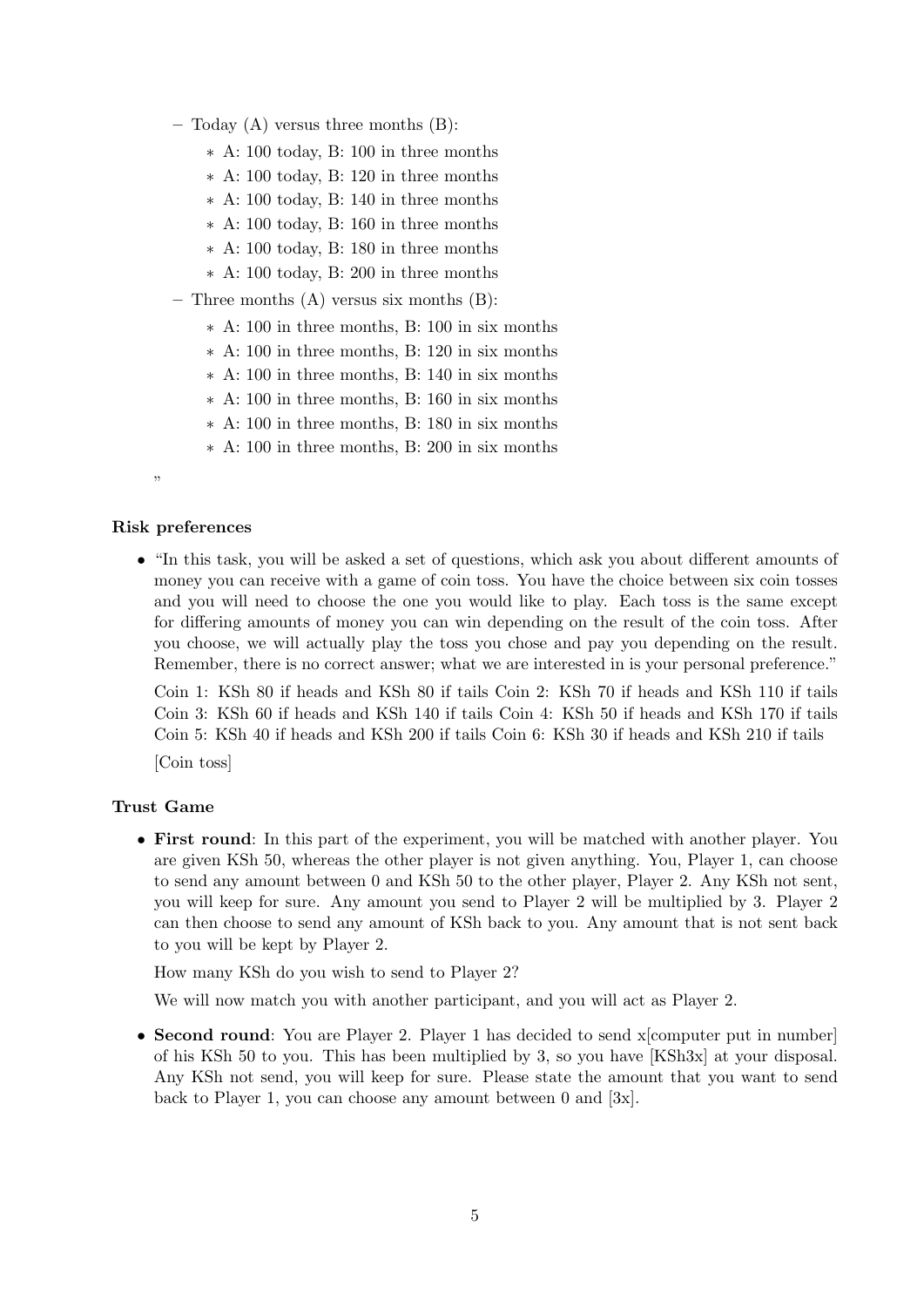### Public Goods Game

• "You are now matched with two other players. You have each received 75 KSh. You must now decide how much of your 75 KSh to put into a shared fund. The other players will simultaneously decide how much to put into the shared fund. Each KSh put into the fund is multiplied by 2 and shared equally between the three of you. Each KSh you do not put into the fund you get to keep for sure.

We will now give you a few examples: If you put 50, and both other participants put 50, the fund will increase to 300 and you all get back 100.

If on the other hand, no-one gives anything, you will just keep the original amount. And if one of you gives 50, the fund will be 100 and all of you get 33 back from the fund.

Let's do an example to see whether you understood the instructions. Say you put 60 KSh into the pot, the second player puts 30 KSh and the third player puts 60 KSh into the pot, how much money would you get in the end? [Calculate example for them].

"You have decided to give KSh[Give]. Please press okay to confirm or redo to select another option."

"You are now asked what you believe the other player will put in the fund. Depending on the accurateness of your guess, you can earn money. If you guess correctly, you will receive KSh 30. Please select how much you think Player 2 put into the fund."

"You have selected KSh [Guess] Please press okay to confirm or retry to select another option."

### Ravens

• "We will now do a series of practice rounds to get you familiar with the puzzles we will be doing in this game. For each puzzle, there is a piece missing  $-$  it is your task to identify the correct piece. We will do 2 practice puzzles and then you will be given 6 real tasks. Your earnings from this task will be given in air time vouchers, and your earnings will depend on the number of correct answers."

"Observe the image below. Then, put your finger on the missing element that completes the image."

### Joy of destruction

• "You and another participant are now paired. You have both completed the Raven's matrices and earned some airtime vouchers. We will now give you the opportunity to destroy some of your partner's vouchers. This will happen anonymously, so that your choices will never be revealed to any other participant. After your choice has been made, the computer will also randomly destroy some of the other players vouchers.

Here are three examples: Your partner has  $6(12)$  vouchers.<sup>[3](#page-5-0)</sup> You decide to destroy 2 (4) of these and the computer randomly decides to destroy 1 (2) of them. Hence, we will destroy 3 (6) of your partner's vouchers.

Your partner has 6 (12) vouchers. You decide not to destroy any of your partner's vouchers and the computer randomly decides to destroy no vouchers. Hence, we will not destroy any of your partner's vouchers.

<span id="page-5-0"></span><sup>&</sup>lt;sup>3</sup>If performance below the median, say 6, if performance equal to or above, say 12. We match in pairs so that earnings are always the same in each pair. If unequal number, we give the one below the median 12.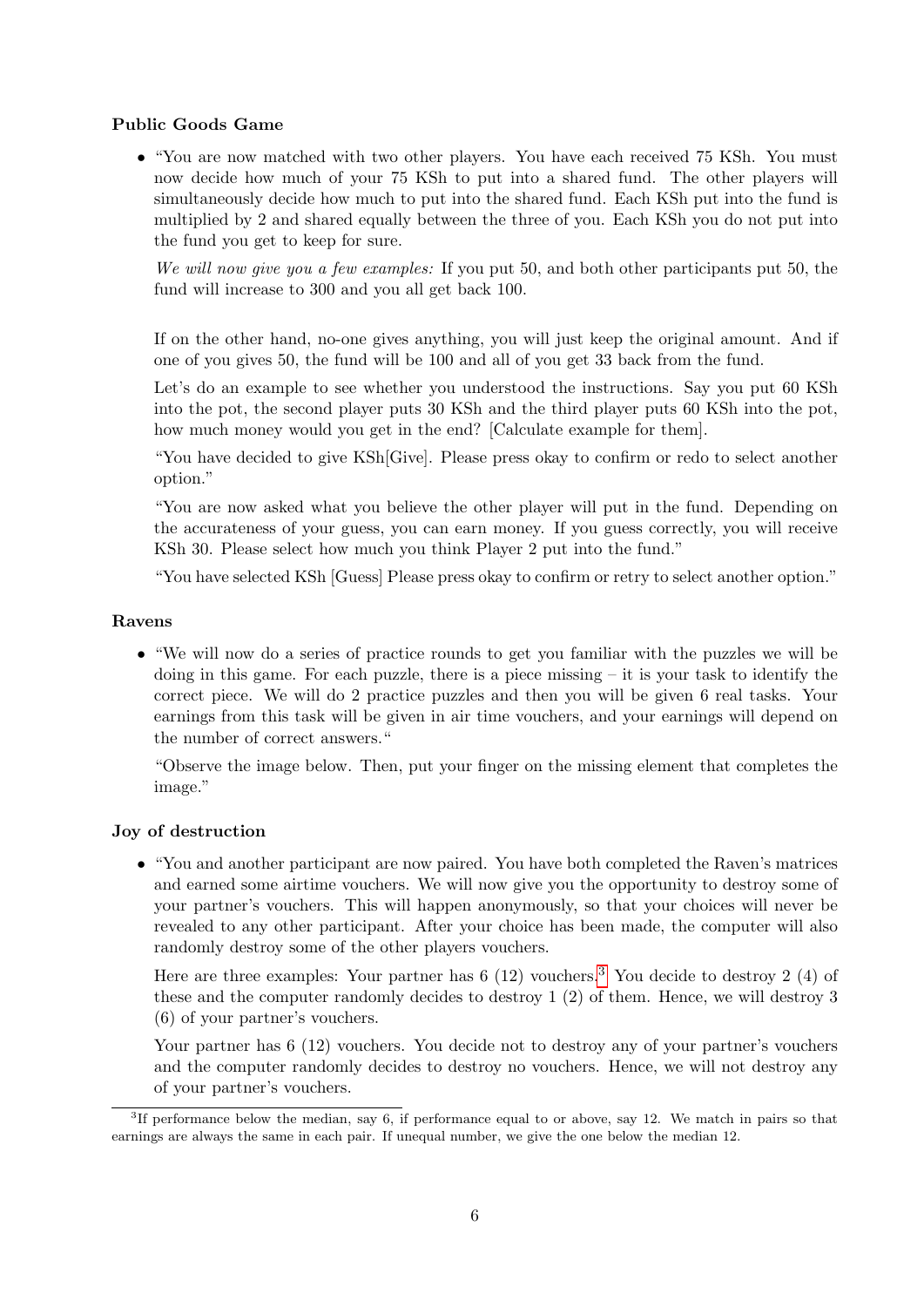Your partner has 6 (12) vouchers. You decide to destroy 3 (6) of your partner's vouchers and the computer randomly decides to destroy 3 (6) vouchers. Hence, we will destroy all of your partner's vouchers.

Now we start and you can make an actual choice. You and your partner have both earned (6) 12 airtime vouchers.<sup>[4](#page-6-2)</sup> You can choose to destroy up to  $3(6)$  vouchers of your partner, but you do not have to destroy any. Then, after you made your choice, the computer will randomly decide to destroy any number between 0 and 3 (6) vouchers. Your partner will then learn how many of his/her vouchers were destroyed, but they will not learn how much of the destruction is due to your choice versus the computer's random choice. And, as stated, the other participant will not know that it was you who made the destruction decision, and you will not learn who you made the destruction decision for.

Before you leave the room, the number of your vouchers that the computer and other participant decided to destroy will be destroyed by the lab team, the rest will be given to you.

How many of your partner's vouchers do you want to destroy?" ANSWER.

### Calculation of payout for each participant

#### Donation

• "You have earned xxxx<sup>[5](#page-6-3)</sup>. You can either keep this entire amount, or you can donate parts of it to a charity.

You will now have the opportunity to donate to a charity organization helping children and youth in Kenya, "[Charity Name]"[randomized]. You can decide to donate 0, 50, 100, 150, 200 or 250 KSh [6](#page-6-4)

Please make your donation now."

List of Charities to be randomised from:

Kiambu Orphans Iniciative

Kanyawegi childrens home

Destined Childrens Home Kikuyu

Kakamega Orphans Care Centre

Upendo Childrens Centre Nyeri

Huruma Childrens Home Ngong

Baraka Childrens Home Mombasa

### [FINAL PAYOUT]

### References

- <span id="page-6-1"></span>Abbink, K. and A. Sadrieh (2009). The pleasure of being nasty. Economics Letters 105 (3), 306–308.
- <span id="page-6-0"></span>Andersen, S., G. W. Harrison, M. I. Lau, and E. E. Ruström (2008). Eliciting risk and time preferences. Econometrica 76 (3), 583–618.

<span id="page-6-2"></span><sup>4</sup> If performance below the median, earnings are 6, if performance equal to or above, earnings are 12. We match in pairs so that earnings are always the same in each pair. If unequal number, we give the one below the median 12.

<span id="page-6-3"></span><sup>&</sup>lt;sup>5</sup> rounded to the nearest shilling

<span id="page-6-4"></span><sup>&</sup>lt;sup>6</sup>highest option shown will be less than total amount earned so far